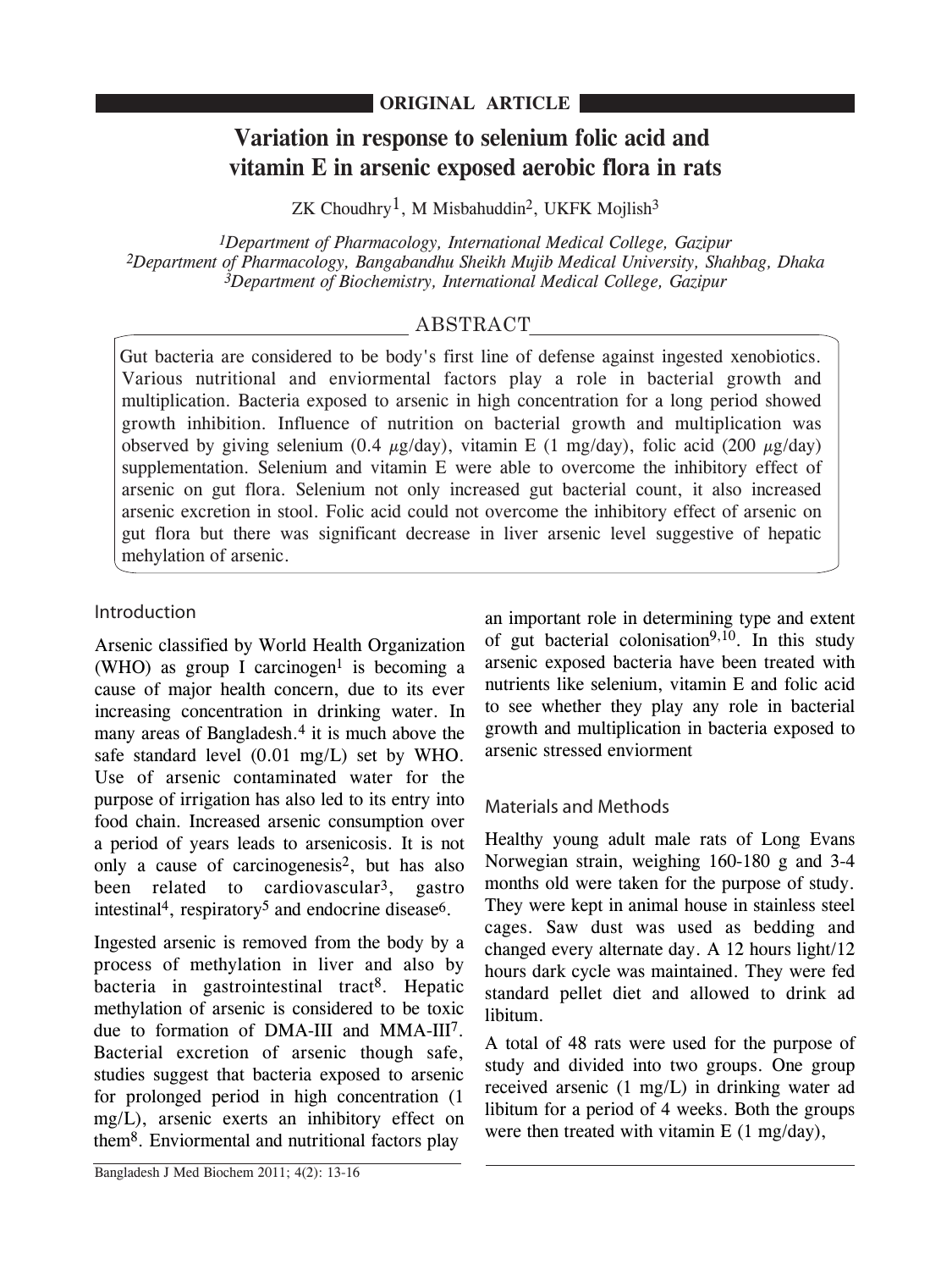14 Bangladesh J Med Biochem; 4(2) ZK Choudhry, M Misbahuddin, UKFK Mojlish et al

selenium  $(0.4 \mu g/day)$  and folic acid  $(200$  $\mu$ g/day) orally through Ryles tube for a period of 2 weeks. Control group comprising 6 rats received normal diet and drinking water ad libitum. Microscopic examination of stool was done on day 0, day 7 and day 14. Rats were sacrificed on day 14 and liver was preserved for arsenic estimation.

Stool specimen collection, dilution and culture: Fecal pellets were collected in clear, sterile glass container as soon as they were passed by the animal. A portion of fresh stool specimen (1 mg) was taken in sterile labeled test tube containing 1 ml of normal saline and rest was preserved for arsenic estimation. Stool in normal saline was vortexed and centrifuged at 1600 rpm for 10 mins. The supernatant was decanted and serial dilution (1-5) carried out in sterile properly labeled test tubes containing 1 ml of normal saline. From the fifth test tube 10  $\mu$ l of specimen was taken and cultured in MacConkey's agar at 37°c for 24 hours for colony count. Stool culture was performed on day 0, day 7 and day 14.

Liver and stool arsenic estimation: remaining portion of stool was dried and arsenic estimated by SDDC method. 500 mg of liver tissue was taken and arsenic estimated by SDDC method.

Results

Gut bacterial count in control group ranged from 6.91 to  $7.17 \times 108$  cfu/g dry weight of stool. (Table I). In rats treated with arsenic in drinking water a significant decrease in gut bacterial count was observed from day 0 to day 14. On day 0 count was  $6.82 \times 108$  cfu/g dry weight of stool, whereas on day 14 it declined to  $3.51 \times 108$  cfu/g dry weight of stool.

Rats treated with arsenic selenium and vitamin E showed a normal count as that of control group from day 0 to day 14 (Table I) rats that received arsenic and folic acid a significant decrease in gut bacterial count was observed on day 14, bacterial count declined to 2.57  $\times$  108 cfu/g dry weight of stool.

Stool arsenic level in Control group of rats was 3.55 mg/g to 3.63 mg/g dry weight of stool, it increased significantly 4.58 mg/g dry weight of stool in rats that received arsenic with selinium (table II). It remained unchanged in rats that received arsenic and vitamin E and decreased significantly 2.67 mgm/g dry weight of stool in rats that received folic acid and arsenic.

|                                                                    | Bacterial count /cfu/g dry weight of stool) |                                                                                                                                     |       |  |
|--------------------------------------------------------------------|---------------------------------------------|-------------------------------------------------------------------------------------------------------------------------------------|-------|--|
|                                                                    | Day 0                                       | Day 7                                                                                                                               | Day14 |  |
| Control                                                            |                                             | $6.91 \times 10^8 \pm 0.45 \times 10^8$ $6.94 \times 10^8 \pm 0.52 \times 10^8$ $7.17 \times 10^8 \pm 0.34 \times 10^8$             |       |  |
| Arsenic $(1 \text{ mg/L})$                                         |                                             | $6.82 \times 10^8 \pm 0.50 \times 10^8$ $7.25 \times 10^8 \pm 0.83 \times 10^8$ $3.51 \times 10^8 \pm 1.77 \times 10^8$             |       |  |
| Arsenic $(1 \text{ mg/L}) + \text{Vitamin} \to (1 \text{ mg/day})$ |                                             | $6.96 \times 10^8 \pm 0.40 \times 10^8$ $7.22 \times 10^8 \pm 0.50 \times 10^8$ $6.74 \times 10^8 \pm 0.47 \times 10^8$             |       |  |
| Arsenic $(1 \text{ mg/L})$ + Folic acid (200 µg/day)               |                                             | $7.22 \times 10^8 \pm 0.50 \times 10^8$ $4.35 \times 10^8 \pm 0.60 \times 10^8$ $2.57 \times 10^8 \pm 0.84 \times 10^8$             |       |  |
| Arsenic $(1 \text{ mg/L})$ + Selenium $(0.4 \mu g/day)$            |                                             | $6.73 \times 10^8 \pm 0.58 \times 10^8$ $7.52 \times 10^8 \pm 1.23 \times 10^8$ $7.25 \times 10^8 \pm 0.93 \times 10^8$             |       |  |
| Vitamin E $(1 \text{ mg/day})$                                     |                                             | $6.92 \times 10^8 \pm 0.48 \times 10^8$ $7.47 \times 10^8 \pm 0.62 \times 10^8$ $4.41 \times 10^8 \pm 1.87 \times 10^8$             |       |  |
| Folic acid $(200 \mu g/day)$                                       |                                             | $6.91 \times 10^{8} \pm 0.46 \times 10^{8}$ $5.26 \times 10^{8} \pm 0.97 \times 10^{8}$ $3.85 \times 10^{8} \pm 1.46 \times 10^{8}$ |       |  |
| Selenium $(0.4 \mu g/day)$                                         |                                             | $6.79 \times 10^8 \pm 0.57 \times 10^8$ $6.06 \times 10^8 \pm 0.95 \times 10^8$ $5.85 \times 10^8 \pm 0.79 \times 10^8$             |       |  |

**Table I :** Effects of arsenic, vitamin E, selenium and folic acid on gut bacterial count in rates

Control group received standard diet and drinking water ad libitum. Arsenic was administered to different group in drinking water ad libitum. Ryles tube feeding was given for vitamin E, folic acid and selenium. All the groups were treated for 14 days. Each group had six rats. Stool culture was done in Mac Conkey's agar. Values are mean  $+$  SD.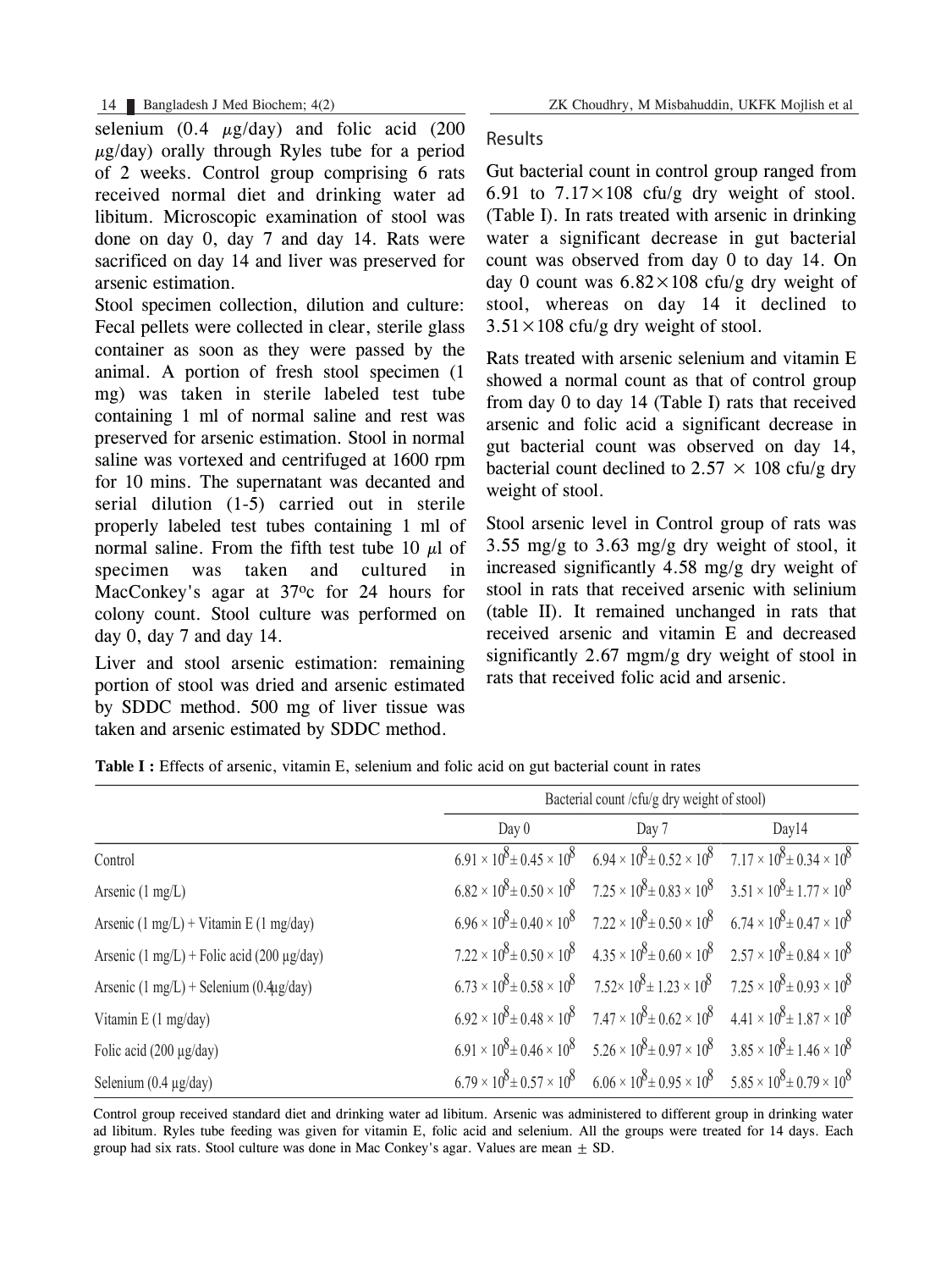**Table II :** Stool and liver arsenic concentration following administration of arsenic, vitamin E, selenium and folic acid

|                                                              |                       | Amount of arsenic |                    |                 |  |
|--------------------------------------------------------------|-----------------------|-------------------|--------------------|-----------------|--|
|                                                              | Stool mg/g dry weight |                   | Liver issue $mg/g$ |                 |  |
|                                                              | Day 0                 | Day 7             | Day14              |                 |  |
| Control                                                      | $3.55 \pm 0.34$       | $3.25 \pm 0.52$   | $3.30 \pm 0.32$    | $2.84 \pm 0.22$ |  |
| Arsenic $(1 \text{ mg/L})$                                   | $3.88 \pm 0.48$       | $3.55 \pm 0.80$   | $2.79 \pm 0.54$    | $3.57 \pm 0.46$ |  |
| Arsenic $(1 \text{ mg/L})$ + Vitamin E $(1 \text{ mg/day})$  | $3.80 \pm 0.73$       | $3.59 \pm 0.86$   | $2.84 \pm 0.57$    | $2.66 \pm 0.51$ |  |
| Arsenic $(1 \text{ mg/L})$ + Folic acid (200 µg/day)         | $3.55 \pm 0.37$       | $3.54 \pm 0.35$   | $2.67 \pm 0.29$    | $2.20 \pm 0.33$ |  |
| Arsenic $(1 \text{ mg/L})$ + Selenium $(0.4 \text{ µg/day})$ | $3.86 \pm 0.65$       | $4.49 \pm 1.29$   | $4.58 \pm 1.29$    | $2.24 \pm 0.34$ |  |
| Vitamin E $(1 \text{ mg/day})$                               | $3.40 \pm 0.81$       | $3.96 \pm 0.91$   | $3.40 \pm 0.41$    | $2.52 \pm 0.43$ |  |
| Folic acid $(200 \mu g/day)$                                 | $3.42 \pm 0.39$       | $2.93 \pm 0.47$   | $2.19 \pm 0.17$    | $2.08 \pm 0.47$ |  |
| Selenium $(0.4 \mu g/day)$                                   | $3.53 \pm 0.37$       | $3.48 \pm 0.34$   | $4.22 \pm 0.46$    | $2.54 \pm 0.27$ |  |

Control group received standard diet and drinking water ad libitum. Arsenic was administered with drinking water ad libitum. Vitamin E, folic acid and selenium was given orally through ryles tube. Arsenic was adminstered to different group in drinking water. All the groups were treated for 14 days. Each group had six rats. Stool and liver arsenic estimation was done by SDDC method. Values are mean  $\pm$  SD.

Significant increase in mean liver arsenic level to 3.57 mg/g of liver tissue was observed in rats that received only arsenic compared to control group 2.84 mg/g of liver tissue. A significant decrease in mean liver arsenic level was observed in rats that received arsenic with selenium and arsemic with folic acid (Table II), 2.2 and 2.24 mg/g of liver tissue respectively rats receiving vitamin E showed no significant change in liver arsenic level.

#### Discussion

Studies have shown bacterial role in arsenic  $d$ etoxification $1^{1,12}$ . When exposed to high concentrations of arsenic for a considerable period of time arsenic might exert inhibitory effect on gut flora as is observed by a decrease in gut floral count<sup>16,8</sup>. In this study rats administered with only arsenic a significant decrease in gut bacterial count and stool arsenic level and increase in liver arsenic was observed. Decreased gut bacterial count is suggestive of inhibitory effect of arsenic on gut bacteria an elevation of liver arsenic might be correlated to decreased bacterial count as studies suggest role  $of<sup>17,5</sup>$  bacteria in arsenic detoxification.

Gut bacteria play an important role in bodies metabolic, tropic and protective functions and also play a vital role in bodies immunity<sup>9</sup>. Nutritional and environmental factors influence the extent and type of colonisation by gut bacteria13. When selenium, vitamin E and folic acid were administered along with arsenic a variation in response was observed in gut flora. Gut bacterial count returned to normal in rats that received arsenic with seleneium and vitamin E, from which it can be assumed that vitamin E and selenium are able to overcome the inhibitory effect of arsenic on gut flora and that nutrition plays a role in bacterial growth and multiplication<sup>13</sup>. Observation in laboratory animals deprived of one or more dietary elements have confirmed the crucial role of vitamin E and selenium in arsenic metabolism<sup>15</sup>. An increase in stool arsenic level and decreased liver arsenic level in rats that received selenium is suggestive of bacterial role in arsenic detoxification. Arsenic and selenium being chemically similar ions, compete for sites of reduction in bacteria leading to increase arsenic in stool $1^{4,11}$ , or alternately increased arsenic metabolism by selenium and hepatobiliary excretion<sup>11</sup>.

This study suggested that inhibition of gut flora by arsenic can be overcome by use of selenium and vitamin E and also that increased bacterial